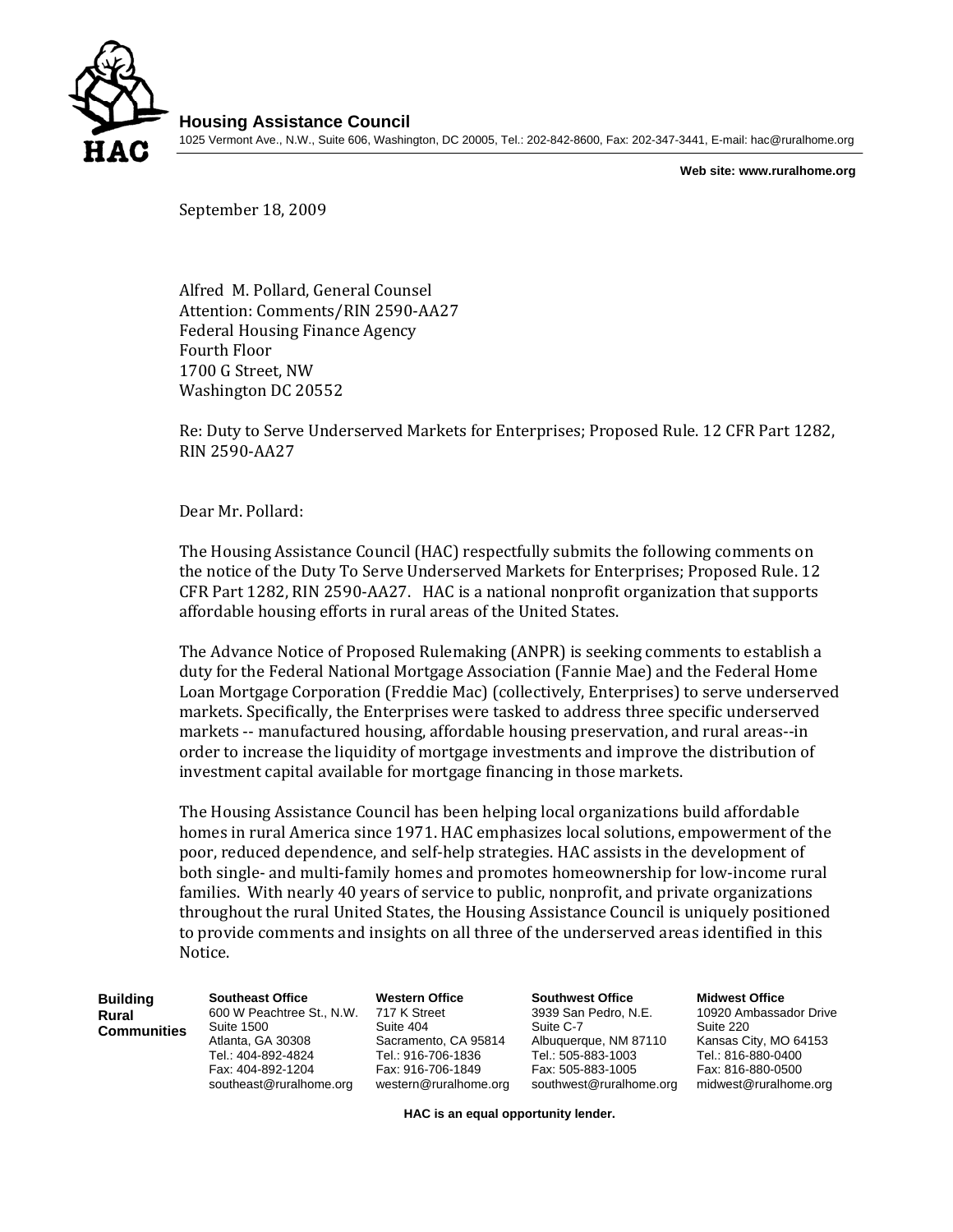#### **I. RURAL MARKET**

### **Definition of "Rural Areas"**

The question of "What is Rural?" confuses, perplexes, and confounds nearly everyone who works in rural areas or with rural populations of the United States. Establishing a universal definition of rural poses many challenges. In general, rural areas share the common characteristics of comparatively few people living in an area, limited access to large cities and considerable traveling distances to "market areas" for work and everydayliving activities. But rurality, like most other things in society, exists along a continuum and varies extensively based on proximity to a central place, community size, population density, total population, and various social and economic factors.

The Notice presents three potential definitions for consideration that would classify "Rural Areas" under the duty to serve regulations, 1) Census, Urban‐Rural definition, 2) USDA Rural‐Urban Continuum Codes (RUC), 3) A combination of Census Defined Urbanized Areas and Urban Clusters along with USDA's Rural‐Urban Commuting (RUCA) Codes.

In our view, several of the potential rural definitions put forth require additional information and clarification to be adequately assessed as an appropriate definition. For example, in the Notice the proposed second definition, (USDA Rural Urban Continuum Code (RUC)) states:

*The second definition would define "rural areas'' as all counties assigned a U.S. Department of Agriculture (USDA) RuralUrban Continuum code (RUC code), which the USDA uses to classify rural areas.*

Under USDA's RUC coding system, each county in the U.S, urban or rural, receives a code from 0 to 9. The Notice fails to identify which codes would indicate rural counties. HAC assumes that a more clearly identified definition would include a USDA RUC of four (4) or higher (denoting Nonmetropolitan counties) but without specific language we are unable to assess this definition.

HAC agrees with the Federal Housing Finance Agency that county‐based designations are not the optimum criteria on which to base a rural definition. Large counties, particularly in the Western United States, may dilute or mask rural population given their geographic size and influence. The Office of Management and Budget's (OMB's) Metropolitan and Micropolitan Statistical Areas definition uses counties as its primary unit of geography. However, given changes to OMB's classification system, Nonmetropolitan counties (Micropolitan and Outside Core Based Areas) are not as good a proxy for rural areas as they once were. For example, more than half of the Census‐defined rural population now reside in Metropolitan areas.

Similar to the second definition of rural, HAC is seeking additional clarification on the concepts put forth in the third definition. This classification incorporates a combination of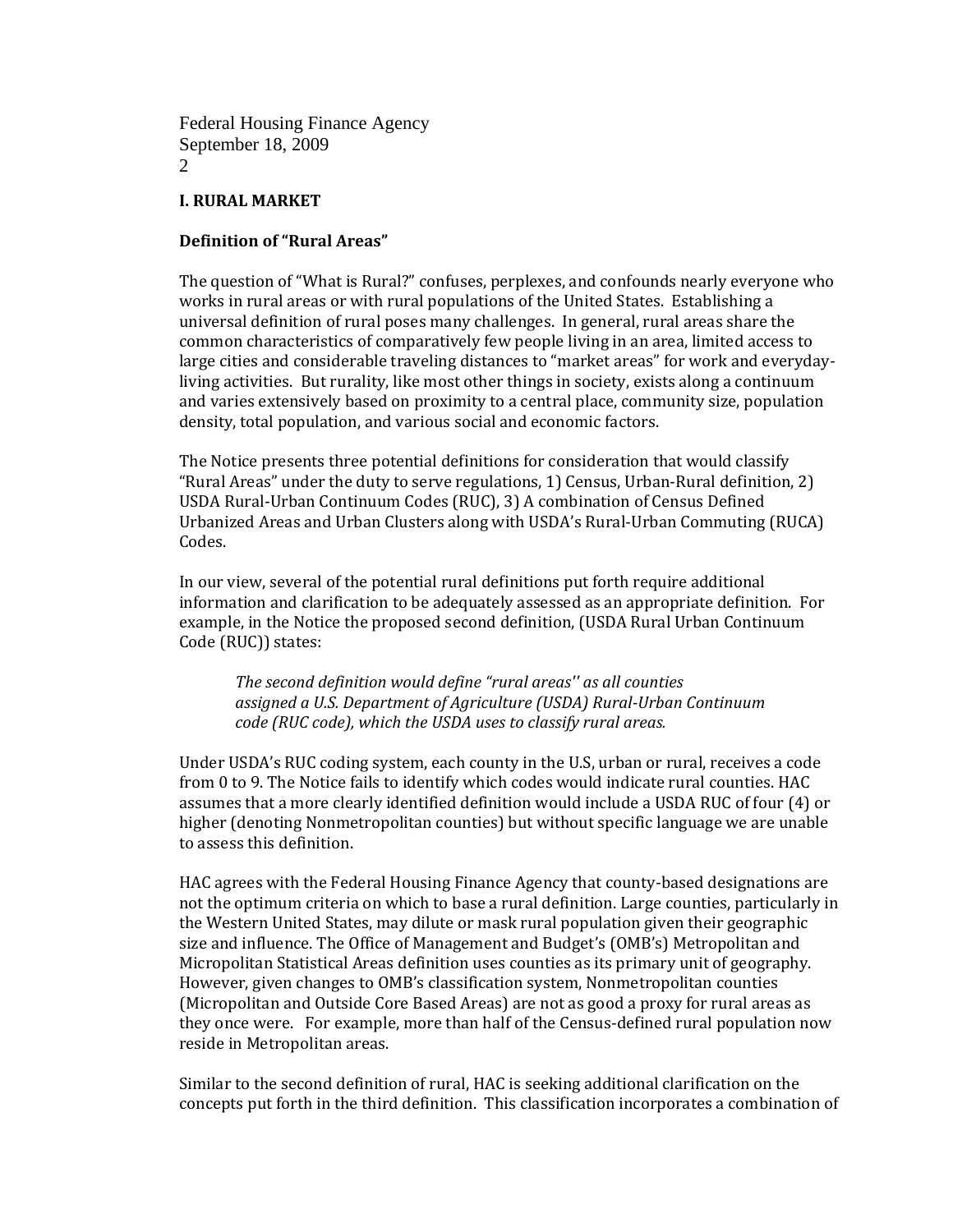Census Defined Urbanized Areas and Urban Clusters along with USDA's Rural‐Urban Commuting (RUCA) Codes. Specifically the Notice presents this definition:

*Under this twopronged definition, all census tracts designated by the U.S. Census Bureau as ``nonmetropolitan'' would be considered rural areas, as would all census tracts outside of urbanized areas and urban clusters, as designated by USDA's Rural-Urban Commuting Area code (RUCA code).*

HAC agrees that a more refined (sub‐county) definition of rural is preferable, but we are unclear as to the compatibility of concepts with the third definition as presented in the Notice. It is our understanding that as of 2000, Census defined "Urbanized Areas" and "Urban Clusters" do not conform to standard political and jurisdictional boundaries such as counties, cities, and tracts. Therefore, Census tracts can include territory with and without Urbanized Areas and Urban Clusters. This concept is viable, but as stated it would exclude a tract if only a small portion of the tract also included an Urbanized Area or Urban Cluster.

For programmatic purposes, such as a rural definition for Duty to Serve, the Housing Assistance Council has consistently recommended USDA's Rural Development (RD) definition of eligible areas for the affordable housing and community development programs that the agency administers. USDA's eligible areas definition generally includes open country or rural towns with no more 20,000 in population. A detailed definition of USDA RD eligible areas is presented below:

*"Rural" and "rural area" mean any open country, or any place, town, village, or city which is not part of or associated with an urban area and which (1) has a population not in excess of 2,500 inhabitants, or (2) has a population in excess of 2,500 but not in excess of 10,000 if it is rural in character, or (3) has a population in excess of 10,000 but not in excess of 20,000, and (A) is not contained within a standard metropolitan statistical area, and (B) has a serious lack of mortgage credit for lower and moderateincome families, as determined by the Secretaries of Agriculture and HUD. For purposes of this subchapter, any area classified as "rural" or a "rural area" prior to October 1, 1990, and determined not to be "rural" or a "rural area" as a result of data received from or after the 1990 or 2000 decennial census shall continue to be so classified until the receipt of data from the decennial census in the year 2010, if such area has a population in excess of 10,000 but not in excess of 25,000, is rural in character, and has a serious lack of mortgage credit for lower and moderateincome families.(42 USC 1490).* 

The USDA RD definition of rural is not based on county or tract boundaries, and therefore often provides a more precise indicator of rural territory and population. Additionally, this definition is familiar to rural housing practitioners and policy makers at it has been the basis of USDA's affordable housing programs and efforts for decades. It should be noted that the USDA definition is not without its own drawbacks. Like the Census defined Urban‐Rural definition, USDA's classification system does not conform to standard political or jurisdictional geographies. As such, USDA eligible areas may not be as easy to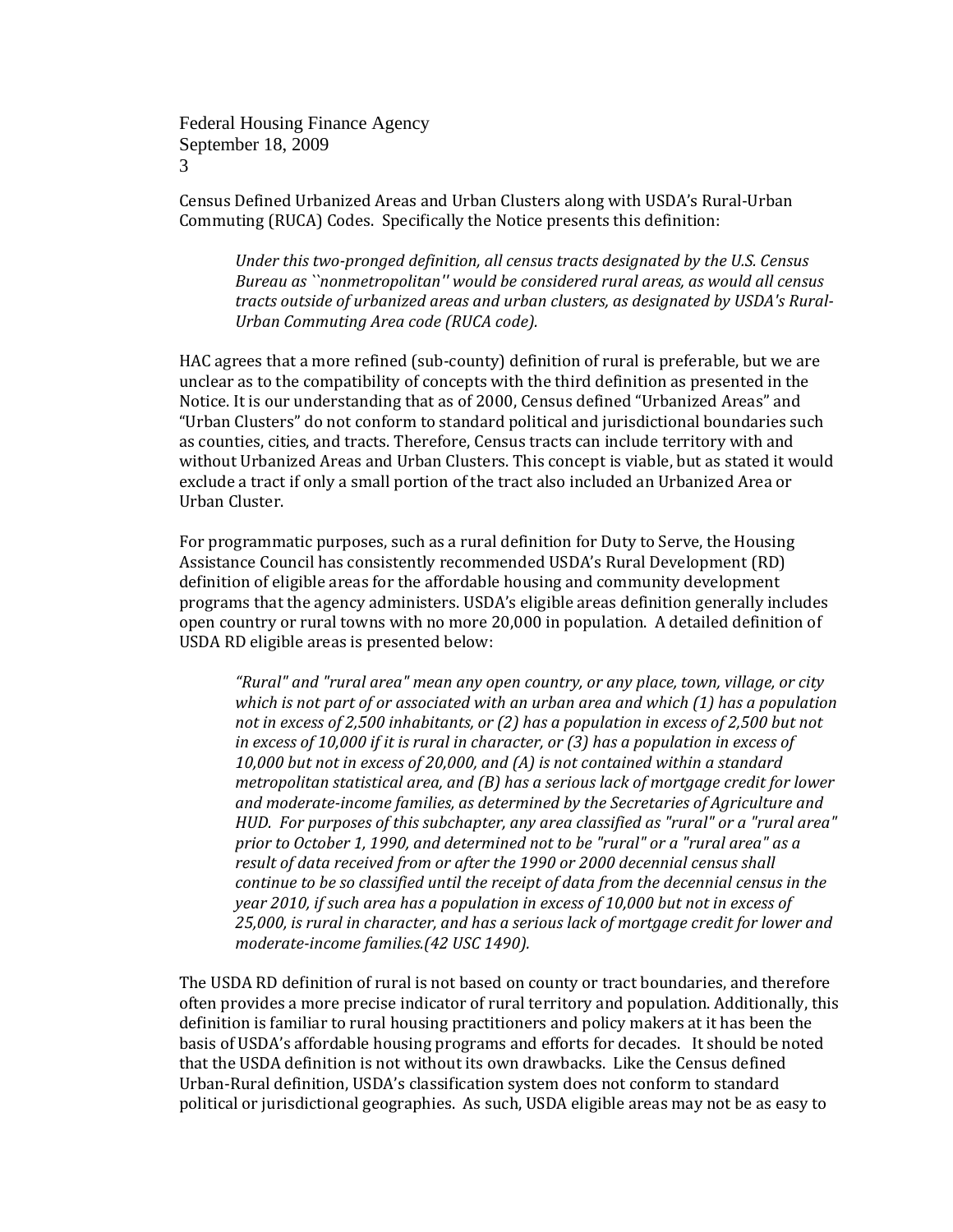identify as more standard units of geography. However, USDA RD has provided an on-line resource that easily identifies USDA RD eligible areas by location or address. Maps and the on-line lookup service for RD eligible areas definition can be accessed at USDA RD's website, http://eligibility.sc.egov.usda.gov/eligibility/welcomeAction.do

While there is no perfect definition of rural, HAC believes that USDA's eligible areas classification is the best programmatic definition of rural and should be adopted as the rural definition for duty to serve. In addition, HAC recommends that all federally designated tribal areas within USDA eligible areas be specifically included within the duty to serve rural areas definition.

[See Attached Map of USDA Eligible Areas]

### **Private Sector Initiatives for Rural Housing**

One bright spot in the current housing situation are the efforts of nonprofit housing organizations who continue to meet the housing need of low‐income residents. Across the nation there are up to 1,000 local housing nonprofits working in rural communities. Some nonprofits administer statewide or even regional development plans while others serve a single community. In many instances, these local nonprofit organizations are the only entities providing affordable housing for low‐income people in their communities. Such organizations have helped low‐income families become successful homeowner and have developed affordable rental units.

HAC recommends that the Enterprises receive additional credit toward duty to serve requirements for financial and programmatic of support of private nonprofit organizations working in rural communities.

## **II. MANUFACTURED HOUSING**

Manufactured homes are an important source of housing, especially in rural areas. Nationwide, approximately 7 percent of occupied housing units are mobile or manufactured homes. In rural areas the prevalence of manufactured housing is more than twice the national rate, as manufactured homes make up 18 percent of rural homes.

#### **Personal Property Loans for Manufactured Housing**

While many physical and structural attributes of manufactured housing have improved, issues related to financing and the investment value of this type of housing have not progressed as well. For manufactured home residents who do not own their homes outright, financing generally falls within one of two major types, personal property or mortgage financing. Personal property, or "chattel," loans are generally used when the manufactured home is purchased separately from the site. These personal property loans generally involve lower down payment costs. However, this loan type typically carries a higher interest rate and shorter term than a conventional real estate mortgage.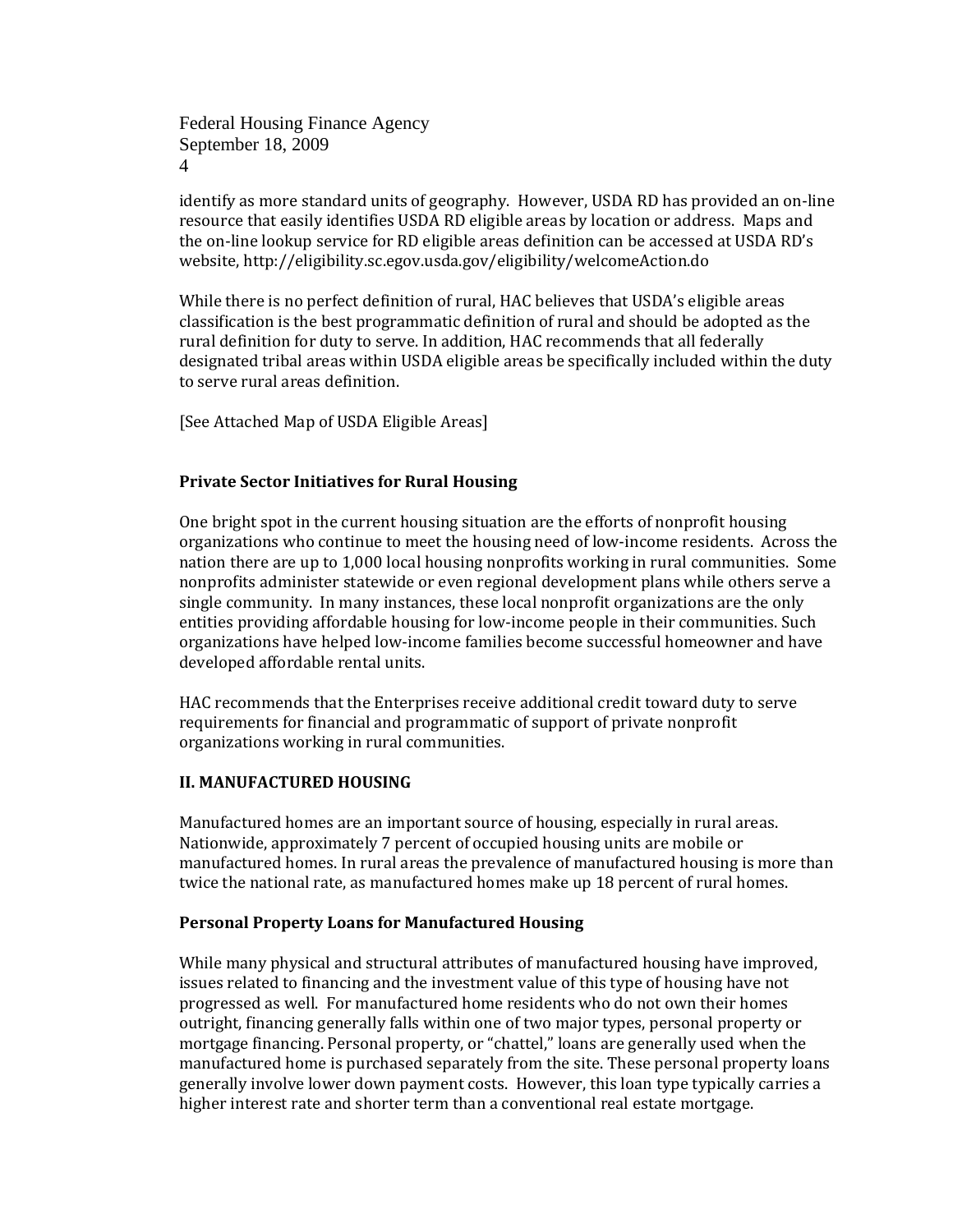The dominance of personal property or "chattel" lending within manufactured housing finance mechanisms continues to hinder this type of housing, as well as the residents who reside in manufactured homes. The Housing Assistance Council recommends that the Enterprises not purchase or underwrite personal property (chattel) loans for manufactured homes under the duty to serve requirements. It is our firm belief that applicants should be provided opportunities to obtain standard mortgage loans instead of personal property financing, so often used to purchase manufactured homes. Specifically, HAC recommends that all manufactured home loans underwritten by the Enterprises conform to requirements of FHA Title II mortgage insurance. Some of the general requirements of the Title II Insurance include:

- Have a floor area of not less than 400 square feet;
- Be constructed after June 15, 1976, in conformance with the Federal manufactured home construction and safety standards, as evidenced by an affixed certification label in accordance with 24 CFR Section 3280.8;
- Be classified and subject to taxation as real estate;
- Be built and remains on a permanent chassis;
- Be designed to be used as a dwelling with a permanent foundation built to FHA criteria.

HAC strongly recommends that manufactured homes be financed exclusively as real estate loans under the duty to serve provisions. However, we also understand that these lending criteria may be limiting considering the current economic and finance environment. At a minimum the Enterprises should not underwrite manufactured home financing that is considered "high cost." What exactly constitutes a high‐cost loan is often difficult to define, but one suggestion is to incorporate the definition of high cost loans utilized in Home Mortgage Disclosure Act (HMDA) reporting. HMDA generally classifies a high cost loan as:

- For a first lien loan, the annual percentage rate (APR) exceeds by more than three (3) percentage points the rates on Treasury securities of comparable maturity; or
- For a second lien loan, the annual percentage rate (APR) exceeds by more than five (5) percentage points the rates on Treasury securities of comparable maturity.

Under no circumstances should the Enterprises purchase manufactured home loans that are predatory in nature, such as those that charge more in interest and fees than covers the associated risk, contain abusive terms and conditions, do not take into account the borrower's ability to repay, and/or target women, minorities, and communities of color.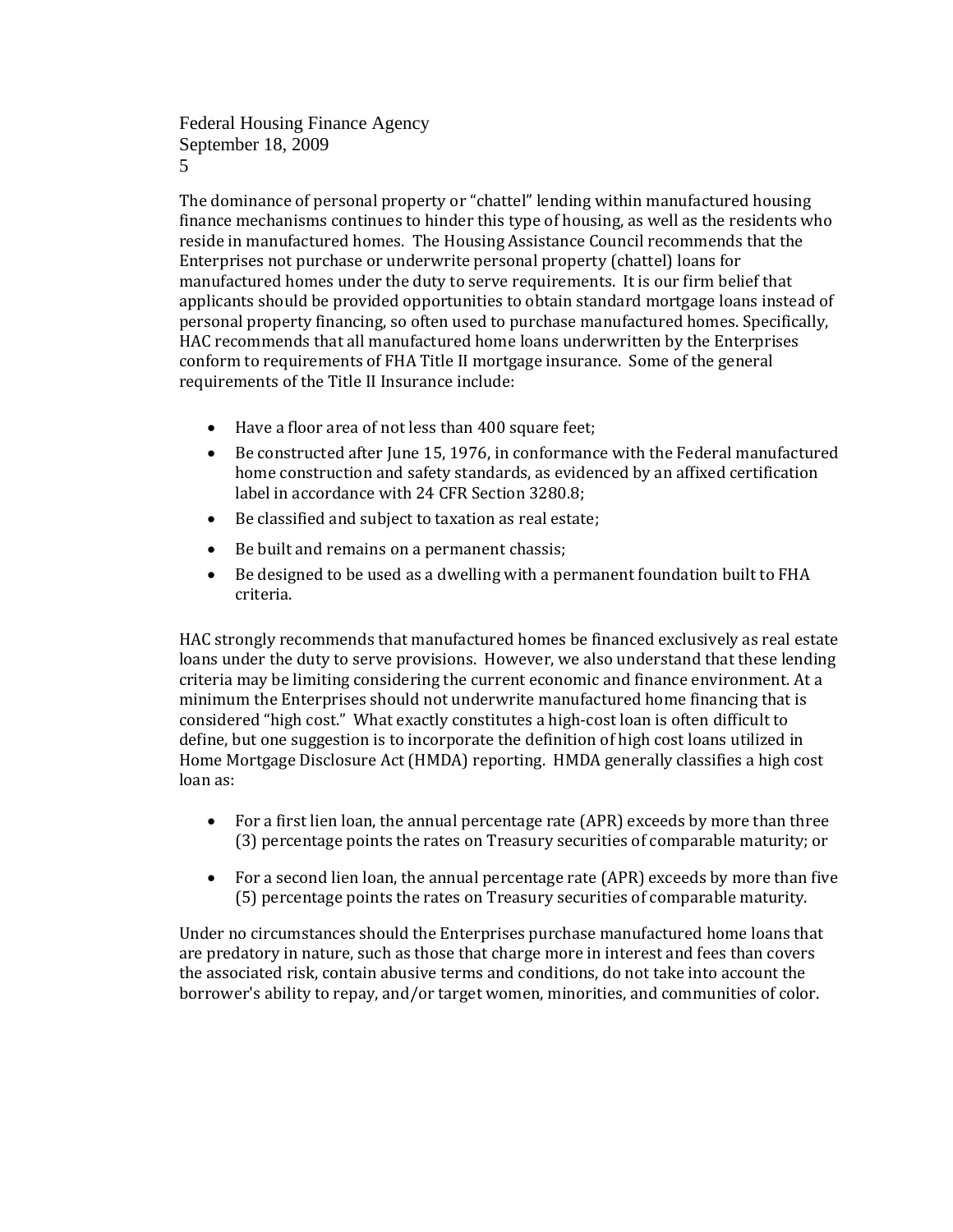#### **Manufactured Home Parks**

Land-lease manufactured home communities are an important source of housing and community for over 2.6 million households. While manufactured home communities are an integral aspect of many communities' housing stock, residents of parks often encounter problems such as excessive rent increases, poor park management and maintenance, restrictive rules, and restricted access to municipal services. Furthermore, owners of manufactured homes in parks are vulnerable and often lack recourse when problems arise because moving their unit may be prohibitively expensive.

A major development within manufactured housing communities is the dramatic increase in the number of manufactured home community closures. In many instances, such closures are driven by increasing land values where higher rents or incomes from the sale of land can be commanded. Parks are also closing in declining or unprofitable housing markets due to a lack of revenue or viability. Whatever the cause, closures of manufactured home communities have hit epidemic levels in some areas. Exacerbating the rapid nature of closures are weak legal protections for tenants and prohibitively expensive relocation and moving costs. The combination of these factors is threatening an already vulnerable population residing in one of few affordable housing resources in this nation.

One proven strategy in stabilizing and improving manufactured home communities is the process of conversion to resident or nonprofit ownership. The Housing Assistance Council recommends that loans and financing from the Enterprises in support resident or nonprofit owned communities receive extra credit under duty to serve requirements.

## **III. AFFORDABLE HOUSING PRESERVATION**

Since the mid‐1930s, the federal government has supported the production of low‐ and moderate‐income housing in rural areas. One especially important resource in rural America is USDA's Section 515 Rural Rental Housing program. Section 515 has been the mainstay of the agency's efforts to serve the poorest of the rural poor for the past 45 years. The Section 515 program provides mortgage loans to develop rental housing for very low-, low- and moderate-income households. However, like many other sources of affordable rental housing Section 515 units are increasingly at risk of loss due to prepayment.

The rural preservation landscape has changed significantly in recent years. USDA has implemented a Multi‐Family Preservation and Revitalization (MPR) program for its Section 515 Rural Rental Housing Program. New regulations for Section 515 prepayment took effect in February 2005. A stream of court decisions, studies, and recommendations for change have been published, and legislation has been introduced in Congress. The major Housing and Economic Recovery Act that became law in July 2008 included changes related to the preservation of Section 515 properties using Low Income Housing Tax Credits.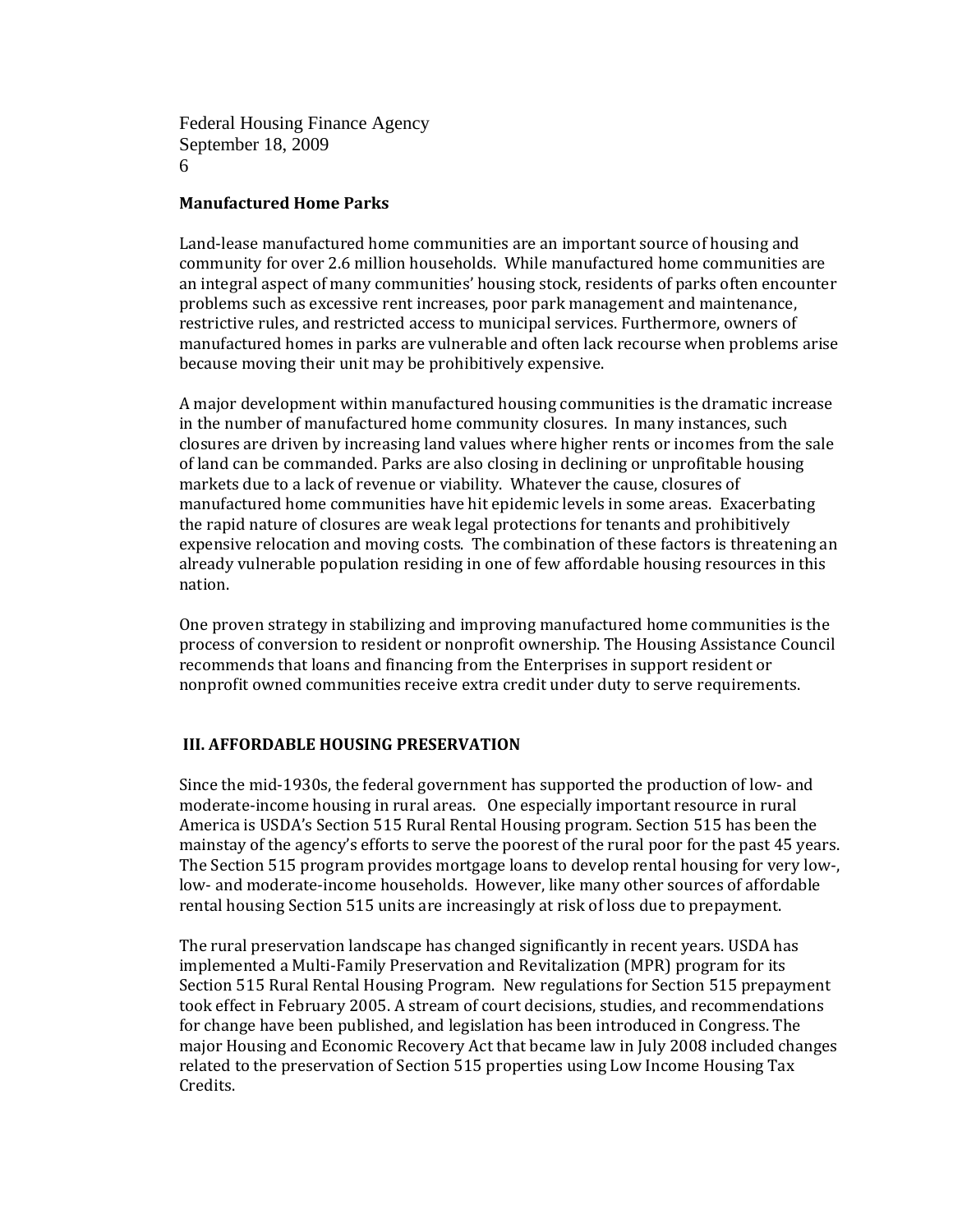The ANPR asks how to serve, in meaningful and measurable ways, the preservation of affordable housing developed through a variety of federal programs. HAC recommends including Section 538 of the Housing Act of 1949 on the list of programs. Section 538 enables USDA to guarantee private lenders' loans for rental housing in rural areas that is affordable for low‐ and moderate‐income tenants. The Enterprises should be encouraged to purchase these loans, supporting this housing through provision of a secondary market.

USDA's Section 515 and Section 514 loans cannot be supported in the same way because these loans are made directly by USDA, which holds them in its portfolio. Section 515 loans support housing for low- and very low-income rural renters, while Section 514 loans are used for housing for low‐ and very low‐income farmworkers (along with Section 516 grants). The Enterprises can assist these programs by purchasing loans that are used in conjunction with Section 515 and 514 financing, such Low Income Housing Tax Credits. Finally, Section 514 loans should be added to the list of federal programs that subsidize affordable rental housing.

In addition to these program specific comments, HAC recommends the Enterprises incorporate the following general activities to facilitate the preservation of affordable rental housing particularly in rural communities.

- Facilitate transfers of properties to owners that commit to keeping them decent, safe, sanitary, and affordable for long-term occupancy by low- and very lowincome households.
- Identify special strategies to preserve small properties in remote areas.
- Protect tenants against displacement, ensure that their homes remain decent, safe, sanitary, and affordable, and ensure that the housing is managed in a manner that protects their interests.

FHFA also asks whether Enterprise assistance in connection with the Neighborhood Stabilization Program should be considered as service to the affordable housing preservation market, and asks about state and local programs including foreclosure prevention programs. While HAC fully supports Enterprise involvement in foreclosure prevention and recovery efforts, HAC believes the duty to serve should apply to preservation of rental housing only, not to preservation of homeownership housing.

## **IV. EVALUATION OF PERFORMANCE**

# **Grants Test**

As indicated earlier in our comments, the role and importance of nonprofit affordable housing organizations is integral to the provision of affordable housing in rural communities. These local nonprofits are all too often the only local organizations providing affordable housing for low‐income people in rural areas.